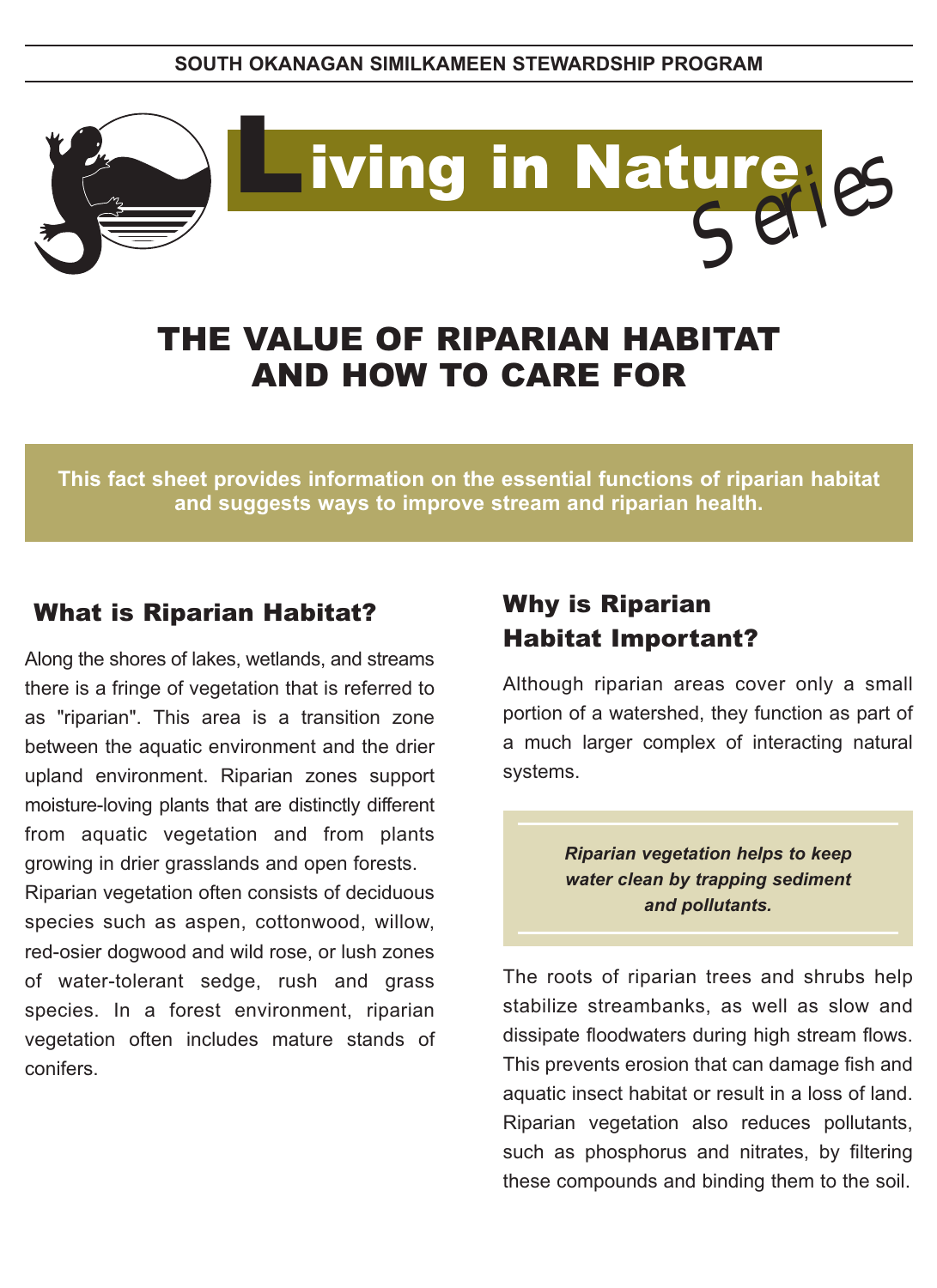

*An example of a riparian habitat, showing the transition from the aquatic environment to the drier upland environment.*

Not only is riparian vegetation essential to water quality and soil conservation, it also provides important fish and wildlife habitat. Approximately 60% of British Columbia's terrestrial vertebrates at risk use riparian areas during some part of their life cycle.

The multi-layered canopy, thick underbrush, and diversity of trees and shrubs provide food, nesting sites, shelter and escape cover for a variety of mammals, birds, amphibians, and reptiles.

> *Approximately 60% of BC's terrestrial vertebrates at risk use riparian areas for all or part of their habitat needs.*

Fallen and decayed leaves provide a rich source of nutrients for insects which are, in turn, an important source of food for fish and other aquatic species. Logs provide in-stream fish habitat by creating cover, forming pools, shaping the channel, retaining nutrients and improving bank stability. Trees and large shrubs shield streams, from summer and winter temperature extremes that may be very stressful, or even fatal, to fish and other aquatic life. Cooler, shaded streams have less algae and are able to hold more dissolved oxygen, which fish and other aquatic species need to breathe.

*Courtesy of Ducks Unlimited*

# Why Conserve Riparian Habitat?

Unfortunately, riparian areas are susceptible to severe disturbance because they are relatively small and located in depressions and valley bottoms where pollutants accumulate and people like to live. Residential and commercial construction, agriculture, road building and logging can alter or eliminate riparian habitat. Removal and destruction of riparian vegetation often:

- results in high stormwater runoff which reduces water quality;
- increases the likelihood of land erosion;
- deteriorates fish and wildlife habitat;
- lowers the aesthetic appeal; and
- increases economic losses to landowners.

The conservation of riparian areas is essential to maintaining healthy, natural landscapes and providing economic sustainability. Effective conservation requires developing management plans to protect and enhance remaining, riparian habitat. Re-establishing a properly functioning riparian system can be an inexpensive and rewarding experience.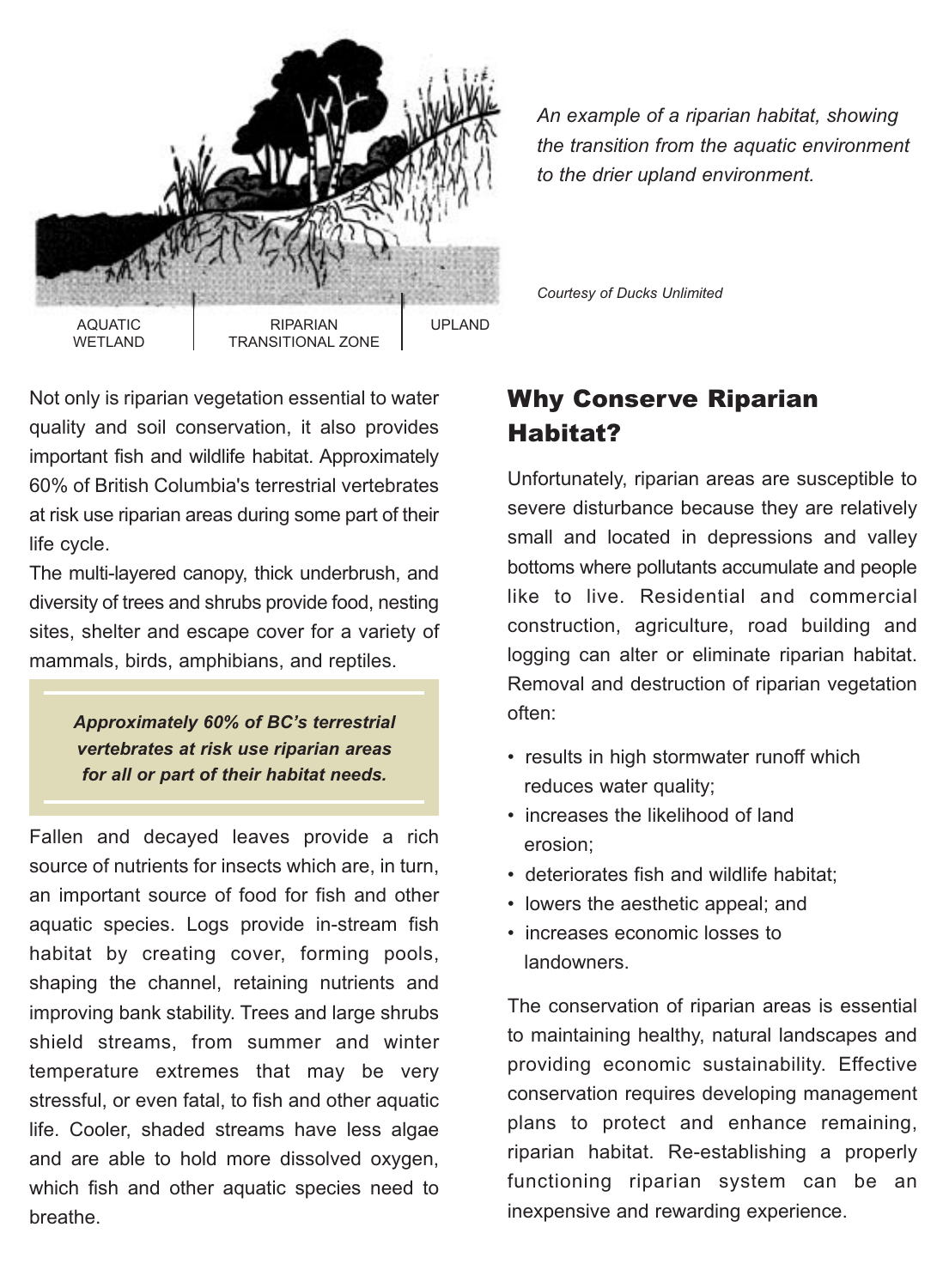#### **Problems that may be encountered while planning a riparian restoration project and potential solutions are outlined in the following table.**

| <b>PROBLEM</b>                                                            | <b>POTENTIAL SOLUTIONS</b>                                                                                                                                                                                                                                                                                                                                                                                                                                                                                                                            | It is important                                                                                                                                        |
|---------------------------------------------------------------------------|-------------------------------------------------------------------------------------------------------------------------------------------------------------------------------------------------------------------------------------------------------------------------------------------------------------------------------------------------------------------------------------------------------------------------------------------------------------------------------------------------------------------------------------------------------|--------------------------------------------------------------------------------------------------------------------------------------------------------|
| Damaged<br>vegetation<br>due to<br>uncontrolled<br>access by<br>livestock | • complete livestock exclusion - fence off the riparian zone<br>and provide an alternative watering facility <sup>1</sup><br>• improve livestock distribution - maintain groves of trees or a<br>roofed shelter beyond the riparian zone; develop a watering<br>site in the uplands; locate feed and supplements as far<br>away from riparian areas as possible<br>• develop riparian pastures with separate management objectives<br>and strategies, as part of a planned grazing system<br>plant native riparian trees and shrubs in degraded areas | to remember<br>that Canada's<br>fisheries<br>habitat<br>protection<br>laws and<br>provincial<br>legislation<br>could affect<br>riparian<br>restoration |
| Unstable<br><b>banks</b><br>that are<br>actively<br>eroding               | • stabilize the lower portion of eroding banks with bioengineered<br>bank stabilization methods such as tree revetments, to prevent<br>undercutting and collapse during high water events <sup>2,3</sup><br>• plant native riparian trees and shrubs in degraded areas                                                                                                                                                                                                                                                                                | plans. The<br>Ministry of<br>Water, Land<br>and Air<br>Protection<br>and Fisheries                                                                     |
| Few or no<br>wildlife trees                                               | • install bird houses, bat boxes and raptor nesting platforms to<br>provide nesting, roosting and perching locations<br>• allow a new generation of trees to mature                                                                                                                                                                                                                                                                                                                                                                                   | and Oceans<br>Canada<br>should be<br>contacted                                                                                                         |
| Weed invasion                                                             | • remove invasive non-native plants to allow for some natural<br>revegetation and reduce competition with any new plantings<br>• plant native riparian trees and shrubs in areas impacted by weeds<br>• monitor recovery of native species and remove any new weeds<br>immediately<br>• encourage adjacent property owners to participate in a<br>cooperative long-term weed control program                                                                                                                                                          | before any<br>work in or<br>near water is<br>conducted, to<br>determine the<br>project's<br>impact on<br>fisheries.                                    |

Water tables in well-vegetated riparian areas are higher and allow plants to keep their roots wet. Forage production is high. Water tables are low in poorly-vegetated riparian areas. Existing plants struggle to extract enough moisture. The amount of forage is reduced.

<sup>1</sup>See Interior Wetland's <u>Factsheet on Alternative Livestock Watering Facilities</u> for more information.<br><sup>2</sup>The Ministry of Water, Land and Air Protection and Fisheries and Oceans Canada should be conta

- <sup>2</sup>The Ministry of Water, Land and Air Protection and Fisheries and Oceans Canada should be contacted before this work is conducted.
- <sup>3</sup>Use small equipment on-site: large, machinery can compact soil and restrict root penetration.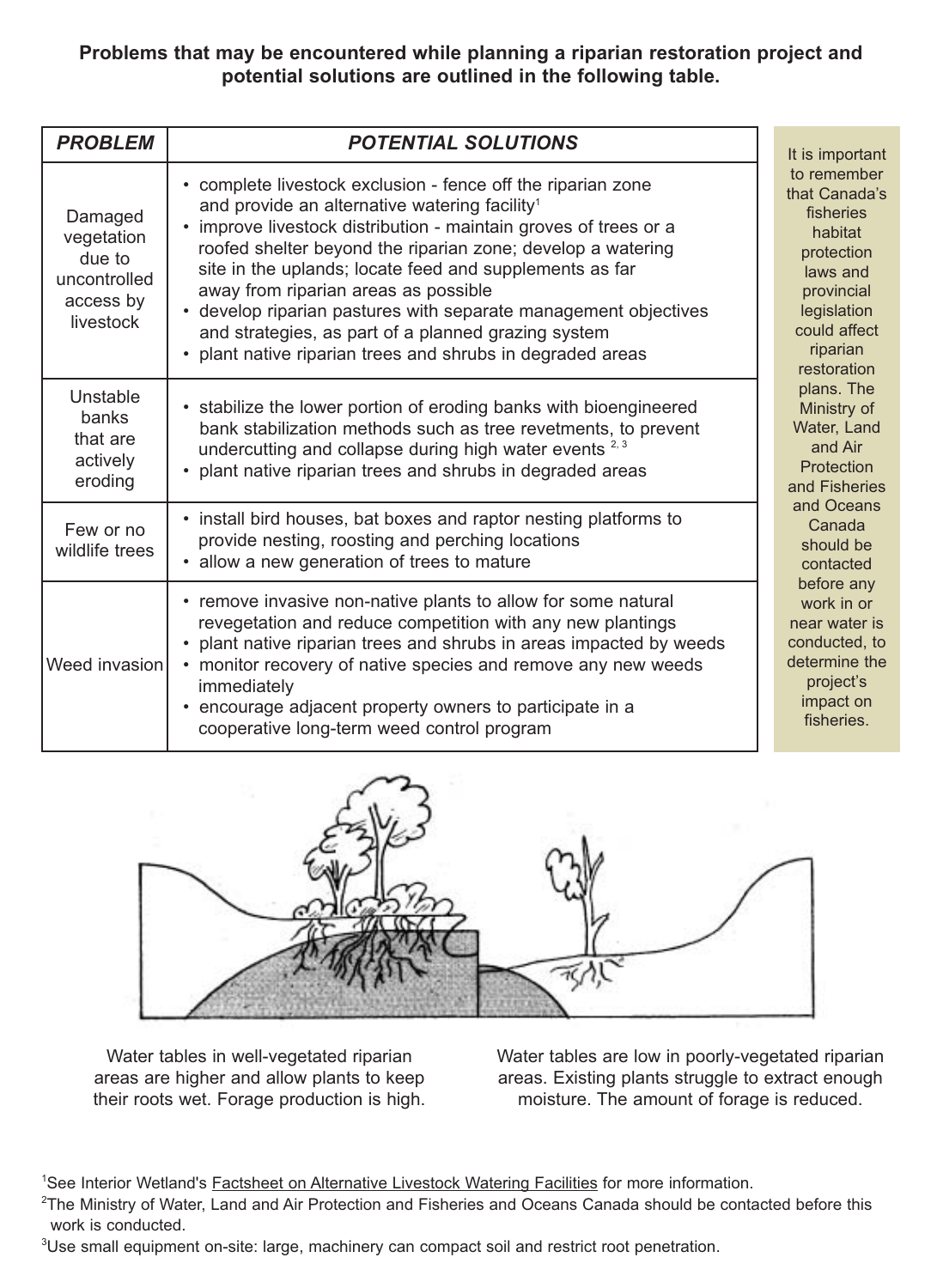# Determining the Health of a Riparian Zone

**In order to determine the health of a riparian zone, specific information should be gathered from a riparian site that is representative of the whole stream, lake or wetland. The following checklist1 includes some obvious signs to watch for that may indicate problems in a riparian area. Answer yes or no to the following statements:**

| <b>Stream Channel</b>                                                 | <b>Yes</b>     | <b>No</b>      |
|-----------------------------------------------------------------------|----------------|----------------|
| • active downcutting evident                                          | $\blacksquare$ | $\blacksquare$ |
| • stream channel becoming wide and flat (except estuaries and deltas) |                | $\blacksquare$ |
| • stream channel actively moving and eroding banks and floodplain     |                | ப              |
| • many new sand/gravel bars appearing                                 |                |                |
| • increased sediment on stream bottom                                 |                |                |
| • stream unable to overflow its banks during annual spring runoff     |                | ⊔              |
| • increased stream width and decreased stream depth                   |                |                |
| <b>Stream Banks</b>                                                   | <b>Yes</b>     | <b>No</b>      |
| • stream bank shear damage by livestock                               | ∩              | ∩              |
| • active stream bank erosion from exposed soils                       |                |                |
| • bank caving from weight of animals                                  |                |                |
| • reduction in stream bank undercuts                                  |                |                |
| <b>Floodplain</b>                                                     |                | <b>No</b>      |
| • drainage of wet meadows or lowering of water tables                 |                | l 1            |
| • unusual changes in the timing and magnitude of floods               |                |                |
| <b>Vegetation</b>                                                     |                | <b>No</b>      |
| • reduction in streambank vegetation                                  |                |                |
| e poor plant vigour: fow large, docirable forgas plante               |                | $\mathbf{r}$   |

| • poor plant vigour; few large, desirable forage plants                  |  |  |
|--------------------------------------------------------------------------|--|--|
| • declining forage production                                            |  |  |
| • change in plant species to drier upland types                          |  |  |
| • trees and shrubs are hedged                                            |  |  |
| • reduction in overhanging vegetation into stream channel                |  |  |
| • all trees and tall shrubs are old; no young trees, saplings or sprouts |  |  |
| • no trees or shrubs                                                     |  |  |
| • weed invasion                                                          |  |  |

| <b>Wildlife</b>                                   | Yes | No |
|---------------------------------------------------|-----|----|
| • fish are no longer abundant or have disappeared |     |    |
| • numbers of nesting songbirds are low            |     |    |
| • wildlife species rarely observed                |     |    |

**If you answered yes to the majority of these statements, you may want to consider some management changes. The following section will assist you with improving riparian area management.**

1 adapted from Adams, B. and L. Fitch. 1995. Caring for the green zone: riparian areas and grazing management. Produced by the Cows and Fish Partners. 37pp.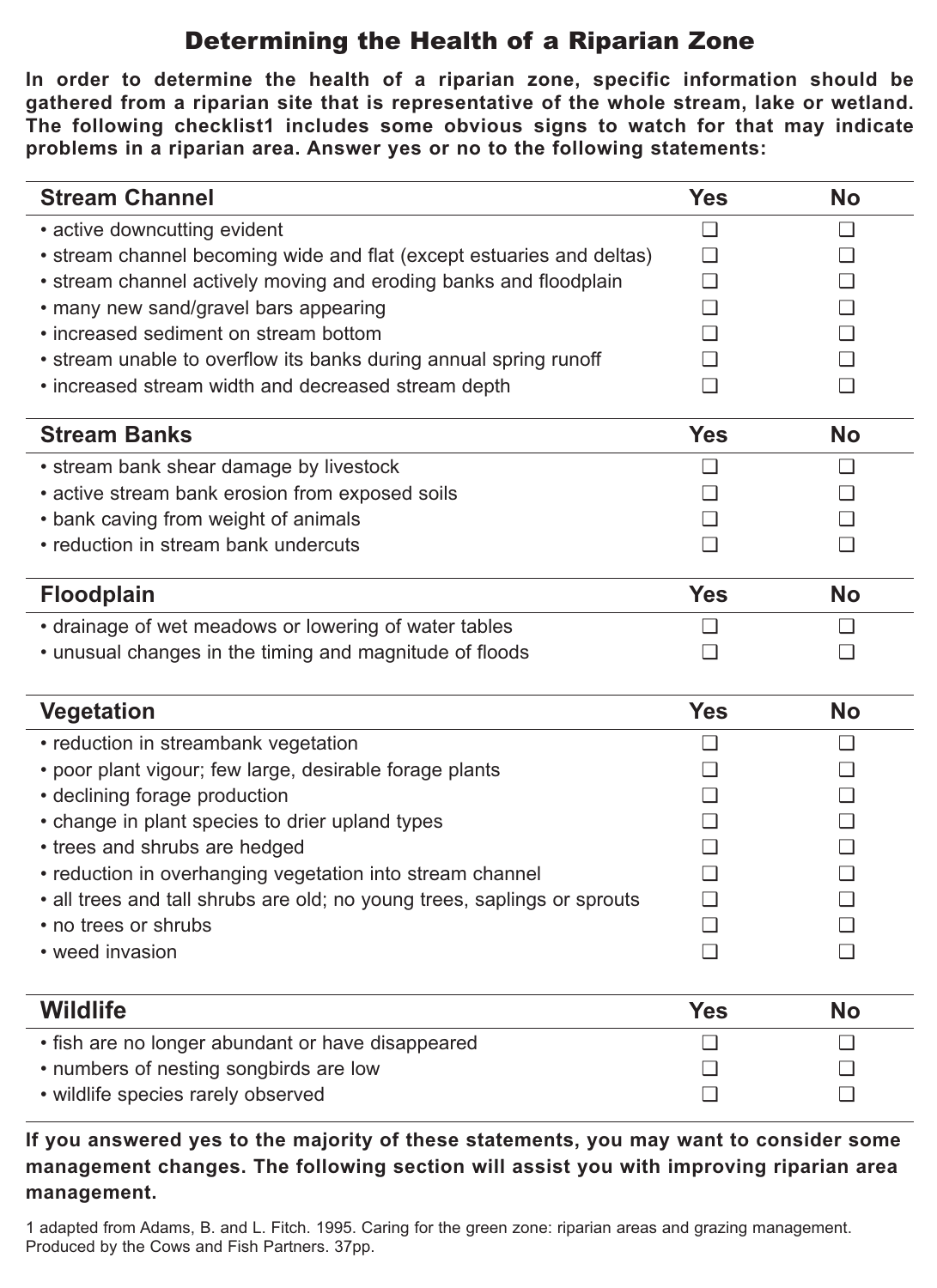### Riparian Area Management: Where to Begin

**The following information is a guide on how to get started in improving riparian area management. Good planning can prevent or reverse damage to fish and wildlife habitat, and improve water quality.**

**Conduct a site inventory.** An inventory of existing riparian vegetation and a list of on-site conditions that may limit plant growth is essential. Preparing a base map of existing conditions will help to identify factors that determine the capability and sensitivity of the site. A site inventory should consider all of the features outlined in the following table.

| <b>FEATURE</b>                                                | <b>SPECIFICS</b>                                                                                                                       |
|---------------------------------------------------------------|----------------------------------------------------------------------------------------------------------------------------------------|
| vegetation<br>(on the project location<br>and adjacent sites) | • document the assemblage of native plants present<br>• identify any weeds<br>• note the width and condition of the riparian zone      |
| natural habitats                                              | • note existing wildlife features such as tree cavities, downed<br>wood, nesting areas, perches, feeding sites and travel<br>corridors |
| topography                                                    | • identify erosion prone areas (steep slopes)<br>• identify the direction of existing drainage                                         |
| soils                                                         | • determine soil characteristics<br>(pH, texture, drainage, moisture and depth)                                                        |

**Good planning can prevent or reverse damage to fish and wildlife habitat, and improve water quality. It is strongly recommended that you contact the Ministry of Water, Land and Air Protection or Fisheries and Oceans Canada for site-specific advice.**

*Highlight problem areas.* Identify those riparian. areas that require special or immediate action, and deserve the highest priority for improvement.

*Identify the cause of site degradation.* Determining the cause of site deterioration and designing methods of treatment will help to ensure that riparian area health has a greater chance for improvement.

*Prioritize management objectives and strategies.* Objectives should address soil, water and vegetation requirements. Various publications and agencies may be able to assist you in developing realistic and attainable strategies. Sources of information are listed on the back page of this brochure.

*Identify problems and solutions.* Any potential problems identified during the site inventory need to be addressed before a project is initiated. Encouraging natural recovery by reducing or eliminating the causes of degradation should be the aim of all riparian rehabilitation efforts. Generally, a riparian setback of at least 30m in width on both sides of a watercourse is recommended for streams up to 20m in width. Streams larger than 20m in width generally require a riparian setback of at least 50m in width on both sides of a watercourse. Consideration must also be given to protecting seasonally flooded side and off channel areas which can contain critical fish habitats. A narrower leave strip may not protect streambanks from erosion and will be less effective at filtering runoff.